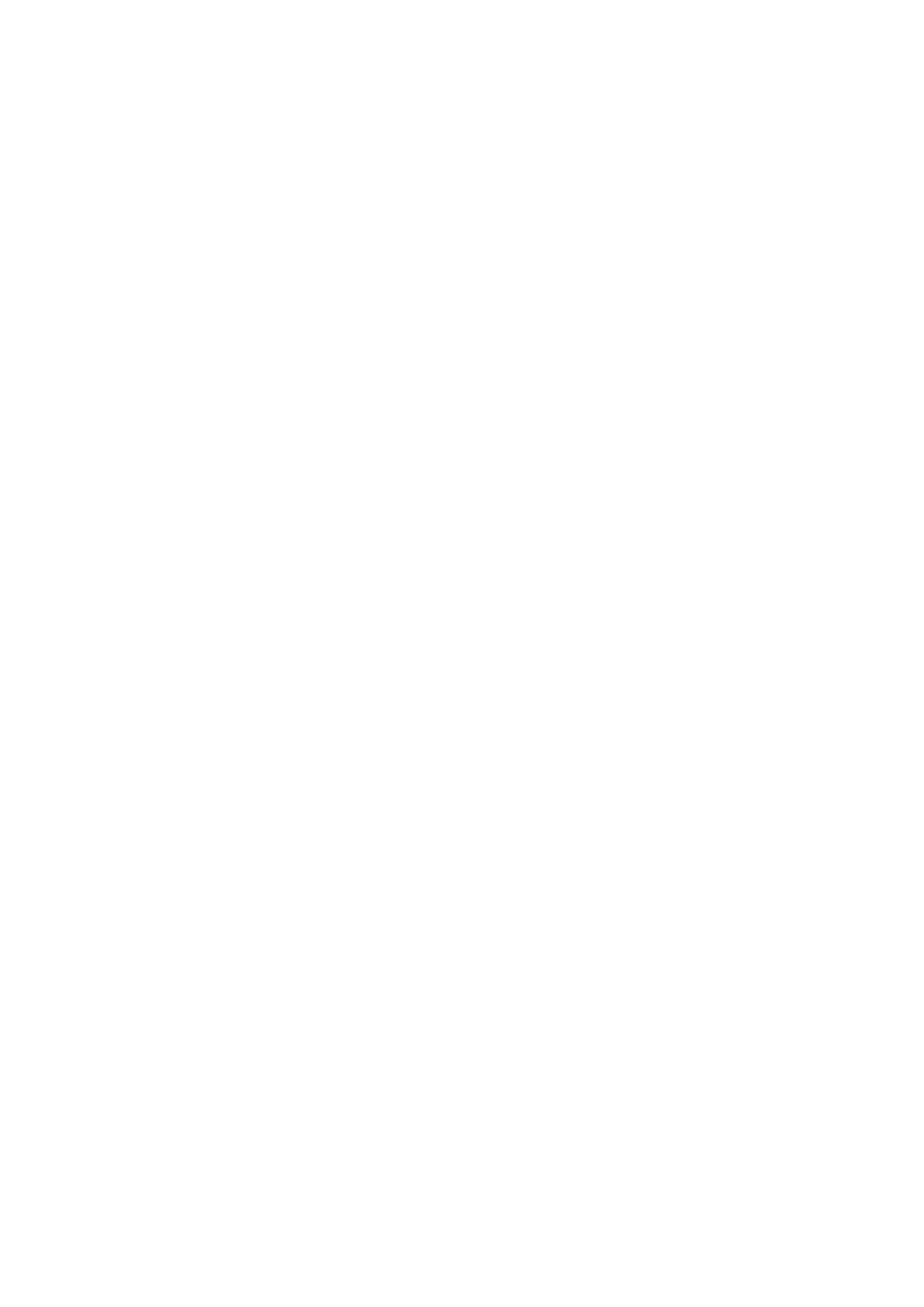## **Legislative Assembly**

### *Thursday, 28 July 1921* \_\_\_\_\_\_\_\_\_\_\_\_\_

#### **ADDRESS-IN-REPLY.**

#### **First Day.**

#### **Mrs. COWAN (West Perth)** [4.00]: I move —

That the following address be presented to His Excellency in reply to the Speech he has been pleased to deliver to us —

"May it please Your Excellency. We, the members of the Legislative Assembly of the Parliament of the State of Western Australia in Parliament assembled, beg to express our loyalty to our Most Gracious Sovereign and to thank Your Excellency for the Speech you have been pleased to deliver to the Parliament."

I have much pleasure in submitting this motion. I stand here to-day in the unique position of being the first woman in an Australian Parliament. I know many people think perhaps that it was not the wisest thing to do to send a woman into Parliament, and perhaps I should remind hon. members that one of the reasons why women and men also considered it advisable to do so, was because it was felt that men need a reminder sometimes from women beside them that will make them realise all that can be done for the race and for the home. I have been sent here more from that standpoint than from any other. You, Mr. Speaker, are aware that everybody said when the elections began that there were three old women putting up for Parliament. I am the only old woman who got in, but then I am the only genuine one of the lot.

Hon. W. C. Angwin: There was a nice young woman defeated at Claremont.

**Mrs. COWAN**: I am very sorry she did not get in.

Hon. P. Collier: We are all very sorry.

**Mrs. COWAN**: I only desire to say that I am here ready to help hon. members to these ends. That is all I came here for, and it is also my desire to seek the help of hon. members, because that will be most necessary if woman's opinion is to have any effect in this Parliament. It is a great responsibility to be the only woman here, and I want to emphasise the necessity which exists for other women being here. It will be remembered that one of the things that made men, as well as women, realise the need for having women in Parliament was that a Parliament like this, consisting entirely of men, was able, clearly without thinking what it was doing, to pass an amendment to an Act not so long ago—the State Children Act—by which any child that was convicted before a State Children's Court would be a State child until it reached the age of 18. When we found that out we felt that it was more than time that someone should come into this House just to remind the men sometimes that these questions should be given more consideration. There are many other things that will crop up during the session in connection with which I feel sure I shall be able to give some help, and I feel certain also that hon. members will be only too pleased to give me their help—for I will need it—whenever they have to be reminded of these necessary things that I shall probably have the honour of submitting to them, and in connection with which I shall have to seek their assistance, if the outcome is to be successful. Then, again, the Scriptures tell us that it is not good for man to be alone. I appreciate the honour that was conferred on me in asking me, though not the youngest member in this House, to move the Address-inreply. I look on it as an honour conferred on the women of the country, and I therefore thank the Government for it.

Hon. W. C. Angwin: They only wanted your vote.

**Mrs. COWAN**: It is all the more necessary, therefore, that I should make it clear where I stand. I am a Nationalist, and I belong to no party in this House. I was sent here to uphold law and order and constitutional government, and it will be my desire to assist in carrying out these objects in a proper and satisfactory manner; while in the discharge of my duties here I shall be responsible only to my own constituents. That plank was inserted when the fighting platform of the Nationalists was drawn up, and I think the Premier will grant me that he himself was one who helped to draw up that platform. There are too many here to-day who are possessed of the old party spirit which seems ever to exist, but I cannot see why we should drag party into things that concern the whole of the State. We want every member in this House to realise the mistakes of the past in this direction. I think, too, it has been fairly proved in this House to-day that women can and do stand by women, and will stand by women in the future if it is only to help to get rid of some of that painful party spirit so frequently evinced on questions on which it should never be brought to bear. I must also add that, while a Nationalist, and while supporting a Nationalist Government, I shall always reserve to myself the right to criticise suggestively and candidly any legislation brought forward, and will do everything in my power to remedy any mistakes which may seem to me are being made.

#### *Reprinted from Hansard*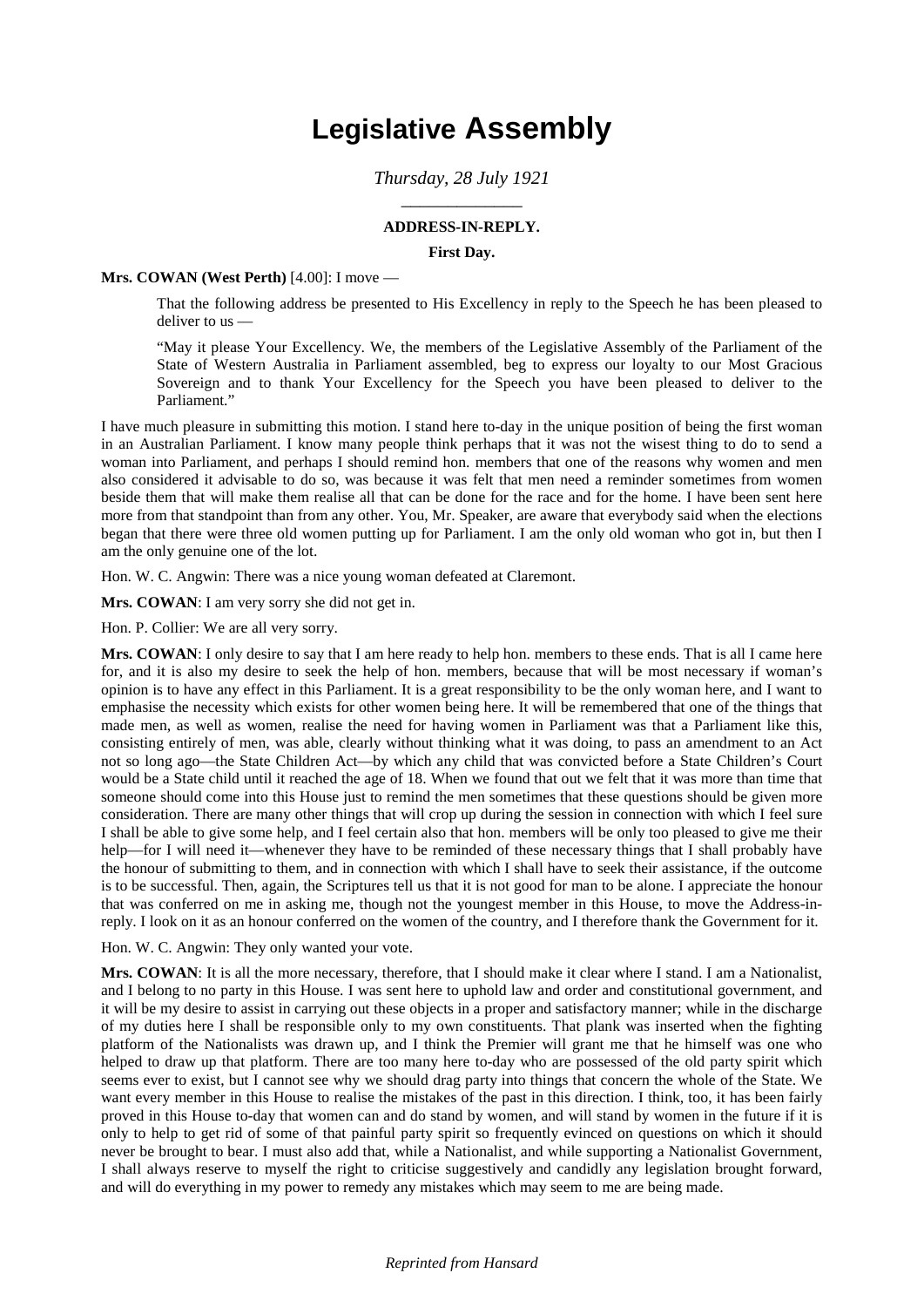$\overline{2}$ 

With regard to the deficit, I do not propose to deal very much with it to-day, as an opportunity will arise later. We all regret that the country is obliged to have a deficit. I suppose no country can live without more or less of an overdraft. We certainly have a large one, and it will be a bad day for us if it should be suddenly called up from Europe or anywhere else. Therefore it is a good thing to see that the Government have been putting their house in order. With regard to the Arbitration Court, which has not helped to solve existing difficulties, I would like to make the suggestion that a trained economist, or commercial man, and a Labour man should be appointed to investigate each year the existing economic conditions, get a knowledge of work to be undertaken, and then set wages in any calling. This would help any Government.

#### Member: Where would you get the economist?

**Mrs. COWAN**: What do we have professors of economics for in the universities, if they are not going to be utilised in such a direction? Reverting again to the deficit, I am glad to say that it has not been appreciably added to by the advent of a woman to Parliament. I was told that the election of a woman would involve an expenditure during the present session of £300 or £400, owing to the necessity for making alterations to a portion of the building; but none were made, and I might add, owing to my moderation, and the care of the Speaker, such an expenditure has not been incurred. As a matter of fact, the cost to the country has been about  $\text{\pounds}20$ , and the deficit will not be added to, to any extent worth talking about.

#### Mr. Lambert: Will you invite us to see how the money was spent?

**Mrs. COWAN**: With regard to the water supply for the metropolitan area, that is a matter that concerns every household, and it is satisfactory to see that the Government are attending to it. There is a reference to the matter in the Speech, and it is to the effect that the question is receiving consideration. I trust it will be possible to have a board appointed at no distant date to deal with it. It is most necessary that we should have some outside authority appointed and something done in a more practical way towards improving the existing condition of affairs. It has been brought under my notice that there is another scheme on the tapis and it is one which might receive early consideration. I am not aware that the Premier even knows the details of it, but it is a scheme that was submitted some years ago by Mr. Shields, who is an engineer possessing qualifications in advance of those held by any officer in the Government departments. I contend that that gentleman's scheme is worthy of serious consideration, and I hope the Government will give it that consideration, even if they have to do so by appointing an outside board, in order that a fair decision might be arrived at as to the merits of that and the other schemes. It is a proposal, too, which I understand will cost a third of the others which have been propounded, and therefore, in the interests of the ratepayers, and particularly the women who have to use water for cooking, washing, and other domestic purposes, something should be done to ensure the cheapest supply. A suggestion has also been made to the Government that the temporary supply might be increased from the lakes around Perth. That, too, is worthy of serious consideration on behalf of the ratepayers. If hon. members lived in West Perth they would know what the people there had to suffer last summer; and we pay highly for it. Therefore we are all gratified to learn that the question is at last going to be dealt with, and, it is to be hoped, in a satisfactory way. With regard to education, naturally one will support all that makes for efficiency and that which will help the children of parents who are in the country. We have far too many families in our towns, and we require to give people every opportunity for realising and enjoying the beauties of country life without the loss of this advantage. I judge by the report which has been handed in, from the little one has seen of it, that possibly more may be done in that direction and done better than has been the case in the past. I honestly hope so, because it does seem to be an anomaly that we should be able to spend £1,400 on a gymnasium in the city while some of our teachers outback are living in canvas bedrooms containing at one end the season's supply of bonedust. I wish to specially draw the attention of the Minister for Education to such anomalies.

#### The Premier. The Minister for Agriculture?

**Mrs. COWAN**: Perhaps both of them. It should be possible to have that condition of things altered, for how can we expect to get satisfactory teaching in country districts when the teachers sent out are treated like that? In regard to the State Children Department, I have plenty of suggestive criticism to offer, but not now. It will keep until another day. However, I do deprecate, and I know that the men and women in my constituency deprecate, the expenditure on the new Receiving Home. The women, I am sorry to say, were not in any way consulted in regard to that. Apropos of this! I hope that when the Government again bring in the Architects Bill they will make it easy for women to become architects. We shall never have satisfactory homes and Government buildings until women have a voice in planning them. It seems to me that had we been consulted, much better use could have been made of £12,500 than has been done, and I trust that in future we shall be consulted in such matters. Then there is the question of probation officers and a proper scheme of probation, which should receive serious consideration here whenever amendments are being made to the State Children Act. There is no mention in the Speech of a home for mental defectives. That will create a good deal of discussion whenever it does come up, and I trust that every member will qualify himself for that discussion by reading something of the subject and realising what it means to our national life, unless we deal with the question wisely. As usual I was to a certain extent misreported in the Press on that subject, but I feel it is my bounden duty at all times to support anything which may be done for the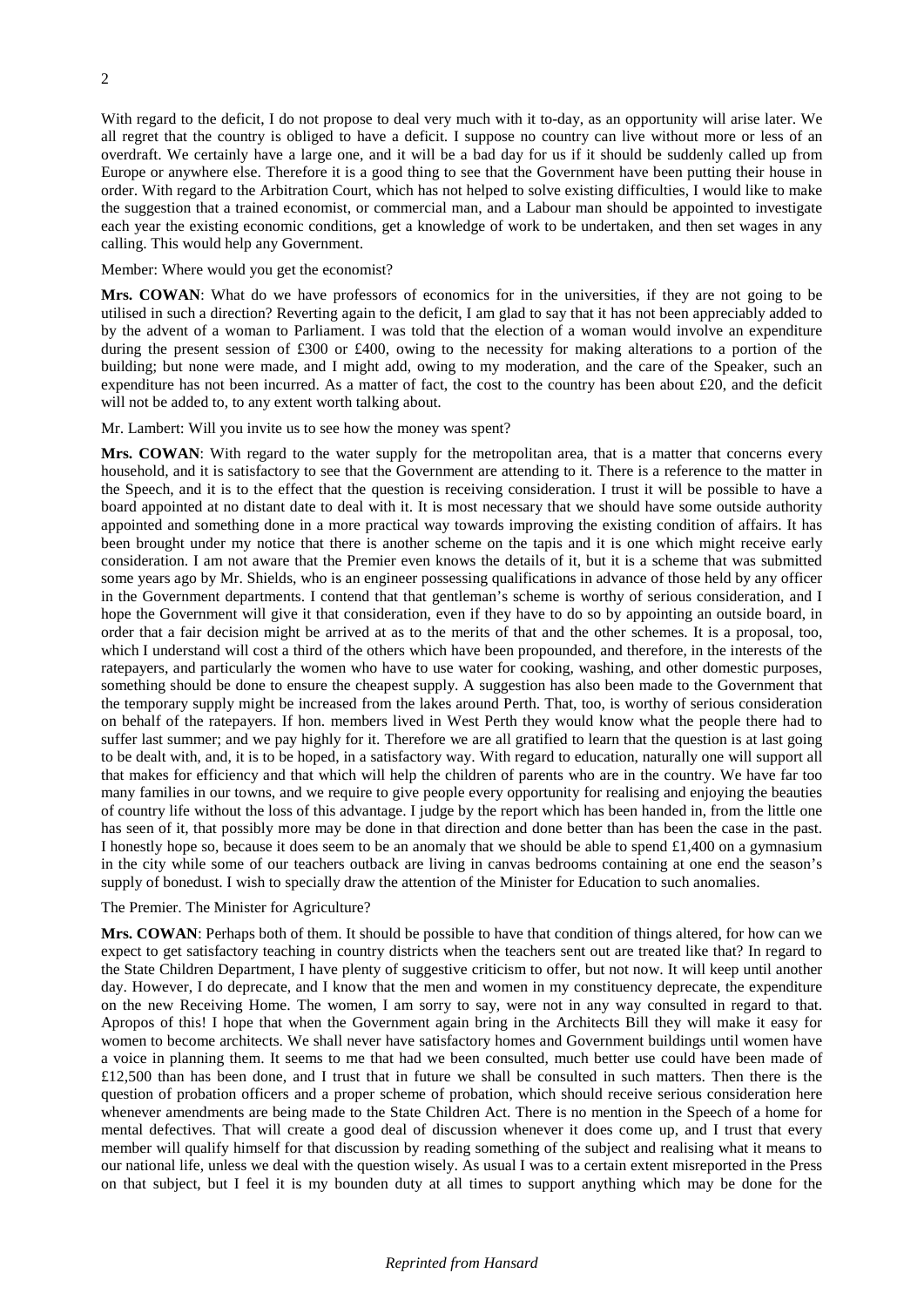improvement of those who are going to spoil our national efficiency unless we do something to prevent it. I also suggest that we should have a woman on the Price Fixing Commission. At present mutton is sold wholesale at Brunswick at from 4d. to 5d. a pound. That is what the grower gets for it. Yet we in the city have to pay 1s. per pound. In the Eastern States the retail prices are much lower than they are here. I commend that anomaly to the consideration of the Country Party. There are many measures to be dealt with during the coming session. The Municipal Act is to be one of them. When that comes before us I trust that those of us who think that something should be done for old age and invalid pensioners will get the support of hon. members generally. Let me read the following short extract from a letter which I received only a day or two ago: —

Please will you allow me to call attention to the fact that under the various laws or Acts governing the making of rates and taxes there is no power given to any public body to exempt or to lower any valuation on any rates struck in favour of an invalid or old age pensioner. I think, Mrs. Cowan, you will admit that it is very hard to hear, for old people. Take my own case for example: I am allowed an old age pension of 14s. 1½d. a week and my wife gets the same amount. This year's rates were over £8. We have still £2 or more to pay for rates struck on our home, and we have nothing else.

If that does not make members realise that there should be some further consideration given to the old and incapacitated, I do not know what will.

Hon. W. C. Angwin: The local authority need not enforce payment.

**Mrs. COWAN**: They do, anyhow. There should be something definite in the Act to prevent the enforcement. Then again, the Electoral Act is to come up. I hope we shall be able to have something done in regard to compulsory voting. It seems to me an absolute farce to make people place their names on the roll and not follow it up by making voting compulsory. If we did so, people would take a much greater interest in elections than they do. When they understand that if they do not vote they will be fined there will be plenty of voting, for it is when a person has to pay for something that he begins to regard it as of value. I have been asked to help to secure proportional representation.

Hon. W. C. Angwin: Do you believe in equality of votes, one vote one value?

The Minister for Mines: This is not question time.

Hon. W. C. Angwin: You cannot have proportional representation without it.

**Mrs. COWAN**: We have one vote one value now, for this House.

Hon. W. C. Angwin: No, we have not.

**Mrs. COWAN**: We all have the same vote for this House, anyhow. What we want is proportional representation on the lines of the Denmark system, which has proved the most satisfactory. In regard to immigration, it is most necessary that we should select only the right class of immigrant. We earnestly hope that proper examination will be made of immigrants before they come to the State, and that we shall have only the best possible type. To be sure of that we should watch the English ports and also the port of entry here. I have been asked to draw the attention of the Minister for Railways to the fact that by charging a shilling for every perambulator put on a railway train he is militating against the very best class of immigrant, namely, our own children.

The Minister for Railways: I will withdraw it at once.

**Mrs. COWAN**: It has been suggested that a sort of court-martial should be held to inquire into this question, and that the Government should be asked to make the punishment fit the crime; the suggested punishment being that the Minister for Railways should be made to parade the streets of Perth for the whole of one afternoon with a heavy infant on one arm and a bag of groceries on the other. If that is done it is thought that it will serve to draw the Minister's attention to the very great handicap which is placed upon mothers who wish to come into town to do some shopping and who cannot bring a perambulator, for the simple reason that they cannot afford to pay the railway fee of 1s. It may be suggested that the fee was imposed with a view to inducing the mothers to stay at home. I do not think it will have that effect; they must go out to do their shopping, and since the Railway Department insist upon their leaving the perambulators at home and carrying heavy infants, those mothers do not feel very kindly disposed towards the Government. I hope that before the close of this Parliament we shall see something done for child and maternity endowment. Lately I read an interesting article in the "Sun," a Sydney newspaper. I hope hon. members will read that article, for the suggestions contained therein are well worth considering. Under those suggestions women and children would have an endowment which would prevent much bitterness and unhappiness that at present exist. Also we could ultimately get a more satisfactory basic wage. The basic wage for a man with his wife and three children is not satisfactory and never will be, because there will always be far too many receiving money for thousands of children which the State will never get. I hope members, especially those opposite, will look into this matter and see whether it would not be more in consonance with their ideas as expressed in their suggestions in regard to child and maternity endowment. They endorse the principle of endowment, thereby recognising the service rendered to the community by the mother in the care and nurture of the